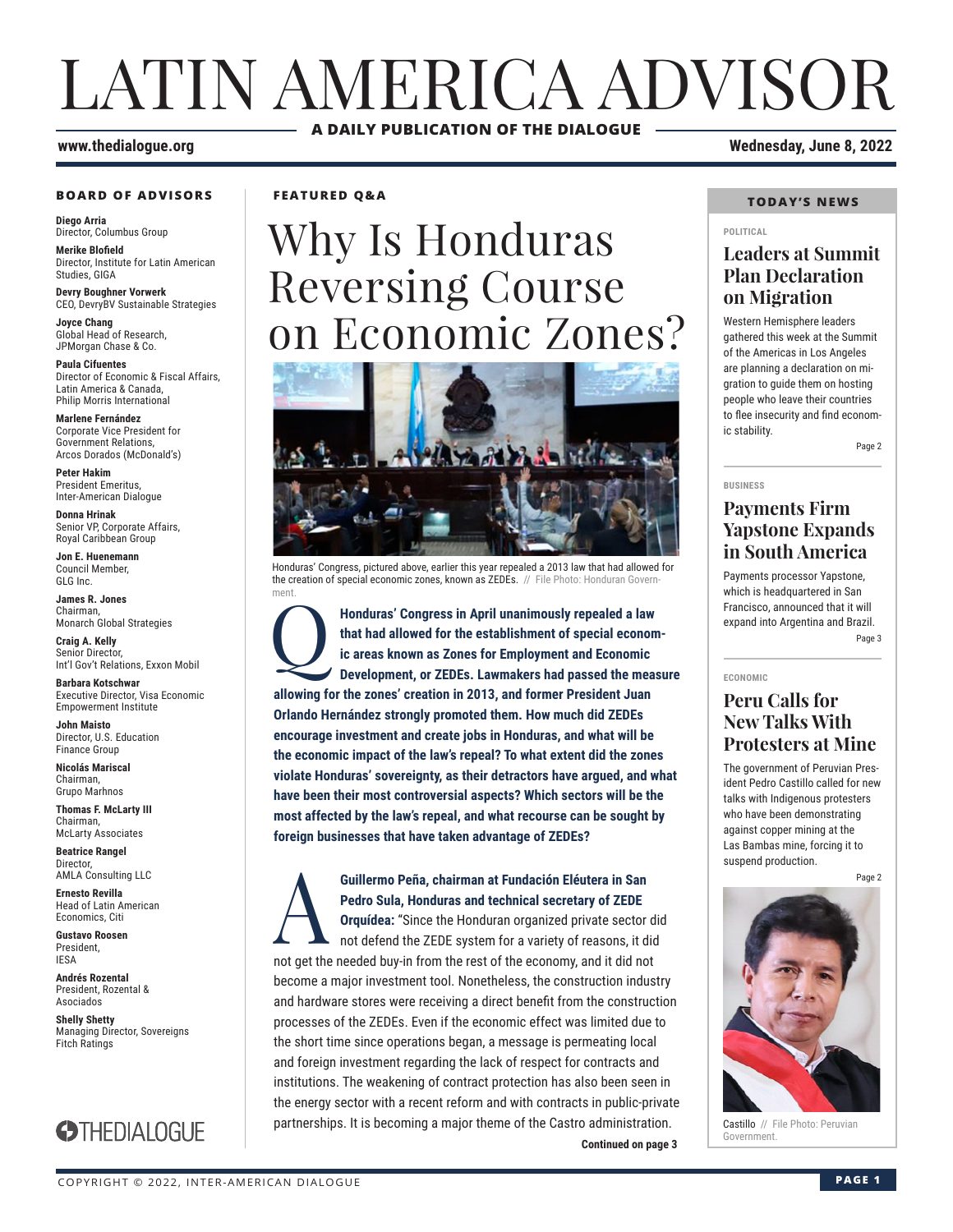### **POLITICAL NEWS**

## Leaders at Summit Eye Declaration on Migration

Western Hemisphere leaders gathered this week at the Summit of the Americas, which is taking place in Los Angeles, are planning to issue a declaration on migration, the Associated Press reported today. Participants hope the "Los Angeles Declaration" will help guide countries that receive migrants who leave their countries in search of economic stability and who are fleeing violence and persecution at home, the wire service reported. Since 2017, the United States has been the most popular destination for asylum-seekers, and several countries in Latin America have hosted large numbers of migrants. Colombia and other nearby countries have been the destination for millions of people who have fled Venezuela. Last year, Mexico received more than 130,000 asylum applications, many of them from Haitians, triple the amount from 2020, the AP reported. Additionally, many Nicaraguans have fled to Costa Rica. "Countries are already having to do this, so rather than each country trying to sort this out and figure it out for themselves, what we're doing is saying, 'Let's come together in a coherent way and construct a framework so we can all work together to make this situation more humane and more manageable,' " said Brian Nichols, the assistant U.S. secretary of state for Western Hemisphere affairs, the wire service reported. As the Summit of the Americas began on Monday, several thousand migrants set off from southern Mexico, headed toward the United States. The caravan is this year's largest, and Mexican authorities showed no sign of attempting to halt it, the AP reported. Questions have arisen about how much can be accomplished on migration at the Summit of the Americas, the first the United States has hosted since 1994, given that Mexican President Andrés Manuel López Obrador is skipping it in protest of the Biden administration's decision not to invite Cuba, Nicaragua and Venezuela to the gathering. Mexican

Foreign Minister Marcelo Ebrard is attending the gathering, however, and López Obrador plans to meet with U.S. President Joe Biden at the White House in July. On Tuesday, Ebrard accused the United States of having a double standard by not inviting those three countries at the same time that it engages with nondemocratic governments in Southeast Asia, Reuters reported. "The so-called democratic clause is not applied equally in all cases, but only in some, when it is convenient," Ebrard wrote in a column published in Mexican newspaper Excélsior. Also on Tuesday, U.S. Vice President Kamala Harris said the Biden administration's efforts to attract investments to Central American countries have generated \$3.2 billion in commitments from the private sector, the AP reported. "We know the American people will benefit from stable and prosperous neighbors," Harris said at the summit. "And when we provide economic opportunity for people in Central America, we address an important driver of migration," she added. Biden, who last year tasked Harris with addressing root causes of migration, is to arrive at the summit today. [Editor's note: See related **[Q&A](https://www.thedialogue.org/wp-content/uploads/2022/05/LAA220510.pdf)** in the May 10 issue of the Advisor.]

### **ECONOMIC NEWS**

### Peru Urges New Talks With Protesters at Las Bambas Mine

Peruvian President Pedro Castillo's administration on Tuesday called for a new effort at dialogue with Indigenous communities that have been protesting copper mining at the Las Bambas mine and have forced the mine to halt production for more than a month, Reuters reported. The protesters, coming from six communities surrounding MMG's Las Bambas mine, argue that the copper mine has not honored commitments made to Indigenous communities. The mine, in the Apurimac region, is one of the world's largest copper mines and is important to Peru's copper industry. "We are working currently to see when

#### **NEWS BRIEFS**

### **Brazil's Army Launches Search for Missing British Journalist, Researcher**

Brazil's army has launched a search in the Amazon rainforest for Dom Phillips, a British journalist and contributor to the Financial Times and The Guardian, and Bruno Pereira, a Brazilian expert on Indigenous peoples, the Financial Times reported Tuesday. The two men disappeared in the Javari valley on Sunday. In recent weeks, Pereira, who had formerly worked in the Brazilian government's Indigenous affairs agency, had received threats from people involved in illicit gold mining and land grabbing in the Amazon.

### **Itaú Reportedly Sells Part of Stake in Broker XP**

Brazilian bank Itaú Unibanco Holding has sold a portion of its stake in broker XP for approximately \$154 million, Reuters reported, citing Brazil Journal. Itaú reportedly sold 6.78 million shares of XP at \$22.65 apiece, 4.4 percent below Tuesday's closing price, the business website reported. It did not report the buyer or specify the size of Itaú's remaining stake in XP.

### **Mytilineos Signs 10-Year Deal to Supply Solar Power to Enel in Chile**

Greece-based Mytilineos on Tuesday announced a 10-year power purchase agreement in Chile, committing to supplying as much as 1.1 terawatt-hours (TWh) of solar power through its renewables and storage development unit to Enel Generación Chile, the country's largest utility company, Renewables Now reported. The Greek industrial group is backing the agreement by building 588 megawatts peak (MWp) of solar farms in Chile. Mytilineos will supply the solar power from four solar farms across Chile, one of which is already under construction.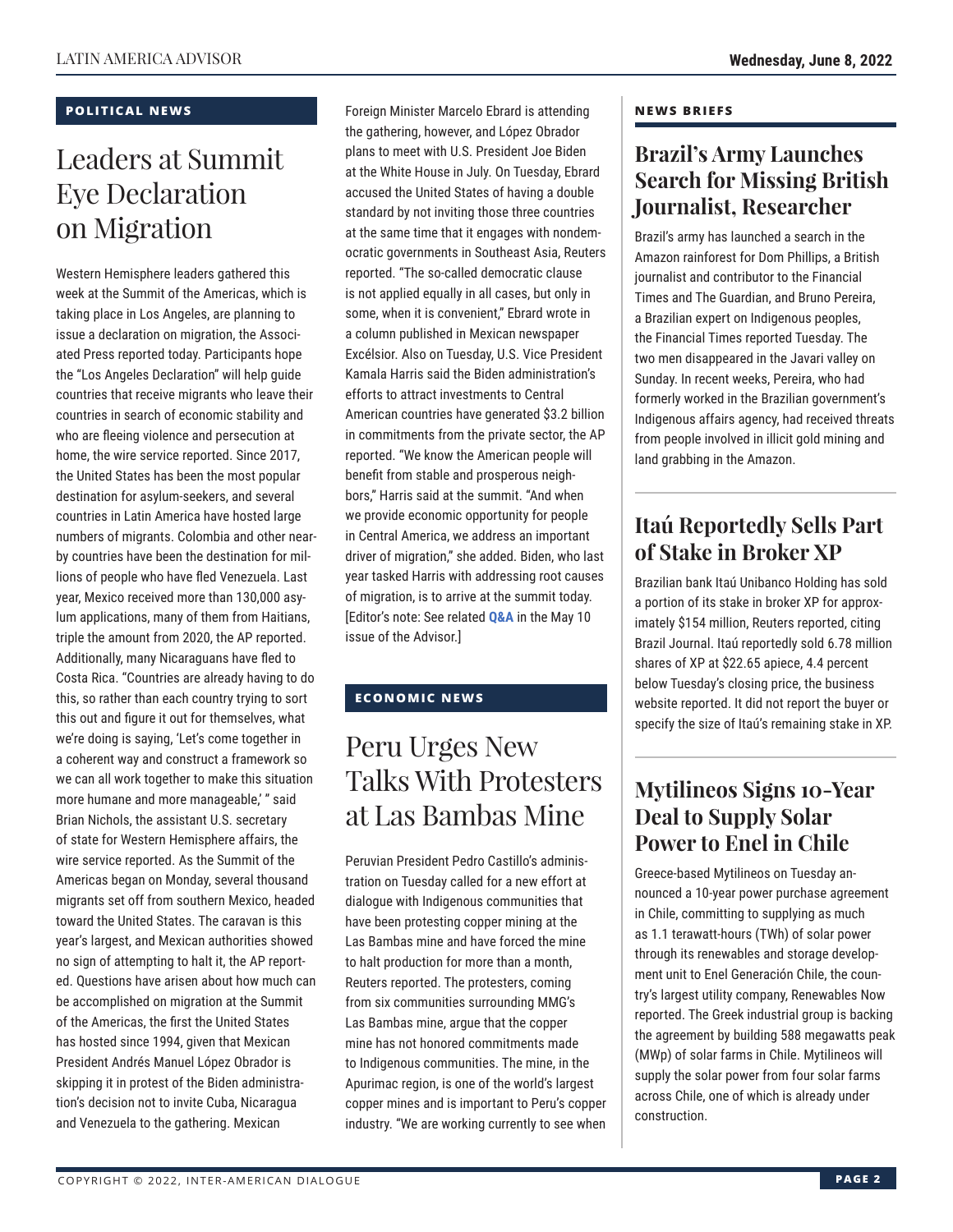is the best moment [for a police intervention]," Roger Pérez, an Apurimac police general, told RPP radio Tuesday. "We are in the countdown [stage], it will take place soon," he added, Reuters reported. Mercedes Aráoz, a former vice president of Peru, told the Advisor in a Jan. 10 **[Q&A](https://www.thedialogue.org/wp-content/uploads/2022/01/LAA220110.pdf)** that there are alternative solutions to the standoff at Las Bambas. These include "the construction of a train to the port of Marcona (as the previous Kuczynski government discussed)," she said. "Regardless of the ideology, community claims must be considered, but violence cannot be accepted as a mechanism for coercion," she added.

### **BUSINESS NEWS**

### Payments Processor Yapstone Expanding to Argentina, Brazil

Global payments processor Yapstone announced on Tuesday that it will expand into Argentina and Brazil in an effort to provide merchants with the tools to accelerate growth in Latin America. The expansion uses local and alternative payment methods to allow for more local and cross-border e-commerce transactions, the company said in a statement. "We're proud to continue our expansion efforts in Brazil and Argentina, with more countries to be announced later in the year," said Yapstone's CEO, Frank Mastrangelo. He added that Yapstone is confident that its "solution will deliver the highest level of functionality, reliability and transparency to merchants looking to expand into Latin America." Carlos Medeiros, a partner at SoftBank Group International, told the Dialogue's biweekly Financial Services Advisor in a **Q&A** published Feb. 9 that innovation in the financial services sector is welcomed "as long as it does not add systemic risk." Lourdes Casanova, the director of the Emerging Markets Institute at Cornell University, said in the same issue of the Financial Services Advisor that "new digital players are shaking the status quo and satisfying the financial needs of local citizens hungry for growth and development."

#### **FEATURED Q&A / Continued from page 1**

None of the ZEDE projects violated sovereignty in their activity, but the ZEDE law does include controversial elements. Hondurans have had no trust in the national police and the judicial system, and when Congress approved the ZEDE law, Honduras had the highest levels of homicide per capita in Latin America. These were the reasons for including separate police and judicial systems for ZEDEs. New modified special economic legislation is needed for the projects to be able to migrate and maintain their business models, but the needs for each project are different and might conflict in a new system if it is rigid and limited to specific industries. The ZEDE law has not yet been fully repealed; another super majority vote needs to take place after late January 2023 to eliminate the constitutional amendment that allows for the creation of ZEDEs."

Juan Carlos Sikaffy C., former<br>
president of the Honduran<br>
Council of Private Enterprise<br>
(COHEP): "The Honduran<br>
private gester is the lergest investor and isk **president of the Honduran Council of Private Enterprise (COHEP):** "The Honduran private sector is the largest investor and job generator in the country. For many years, the Honduran Business Council has pushed for a better business environment to increase international investment in Honduras. A sustainable enterprise guide was made and shared with the government to improve the conditions for making business and increasing not only local but also international investment in Honduras. When the ZEDEs began to be discussed in the country and had strong government support, the Honduran Business Council made a very careful legal analysis of the ZEDEs. The government proposed this mechanism to create special investment zones that would have a kind of independence from the country in order to encourage international investment. Once the results of the analysis were known, the council made a statement to the entire national and international private sector, warning them about the danger of investing in this type of mechanism. The ZEDEs that

already existed were created without due legal process, therefore making them illegal. This would make any investment made by any company, local or foreign, lose money. The new government has repealed the law that created the ZEDE, a campaign promise

> **Many have considered that ZEDEs could violate the country's sovereignty and also pose unfair competition to Honduran companies located outside the zones."**

> > **— Juan Carlos Sikaffy C.**

of Xiomara Castro. Many have considered that ZEDEs could violate the country's sovereignty and also pose unfair competition to Honduran companies located outside the zones. A much better bet would have been to create all the benefits that the ZEDEs provide for companies working in Honduras—in other words, by improving our business climate."

Ryan Berg, senior fellow in the<br>Americas Program at the Cente<br>for Strategic & International<br>Studies: "ZEDEs are a type of **Americas Program at the Center for Strategic & International** 

**Studies:** "ZEDEs are a type of special economic zone that delegates greater autonomy to zone administrators. ZEDEs act as special subdivisions of Honduras, and within their borders they are free to adopt their own taxation systems and legal regimes, subject to oversight by a national committee. The latter is critical, as it enables ZEDEs to borrow from, for instance, U.S., English or Japanese law, should the administrators find a particular framework more conducive to establishing a business than local Honduran law. Indeed, within the ZEDE, laws could even be drawn from a mixture of different systems. As such, the ZEDEs have become home to thousands of employees and have received tens of

**Continued on page 4**